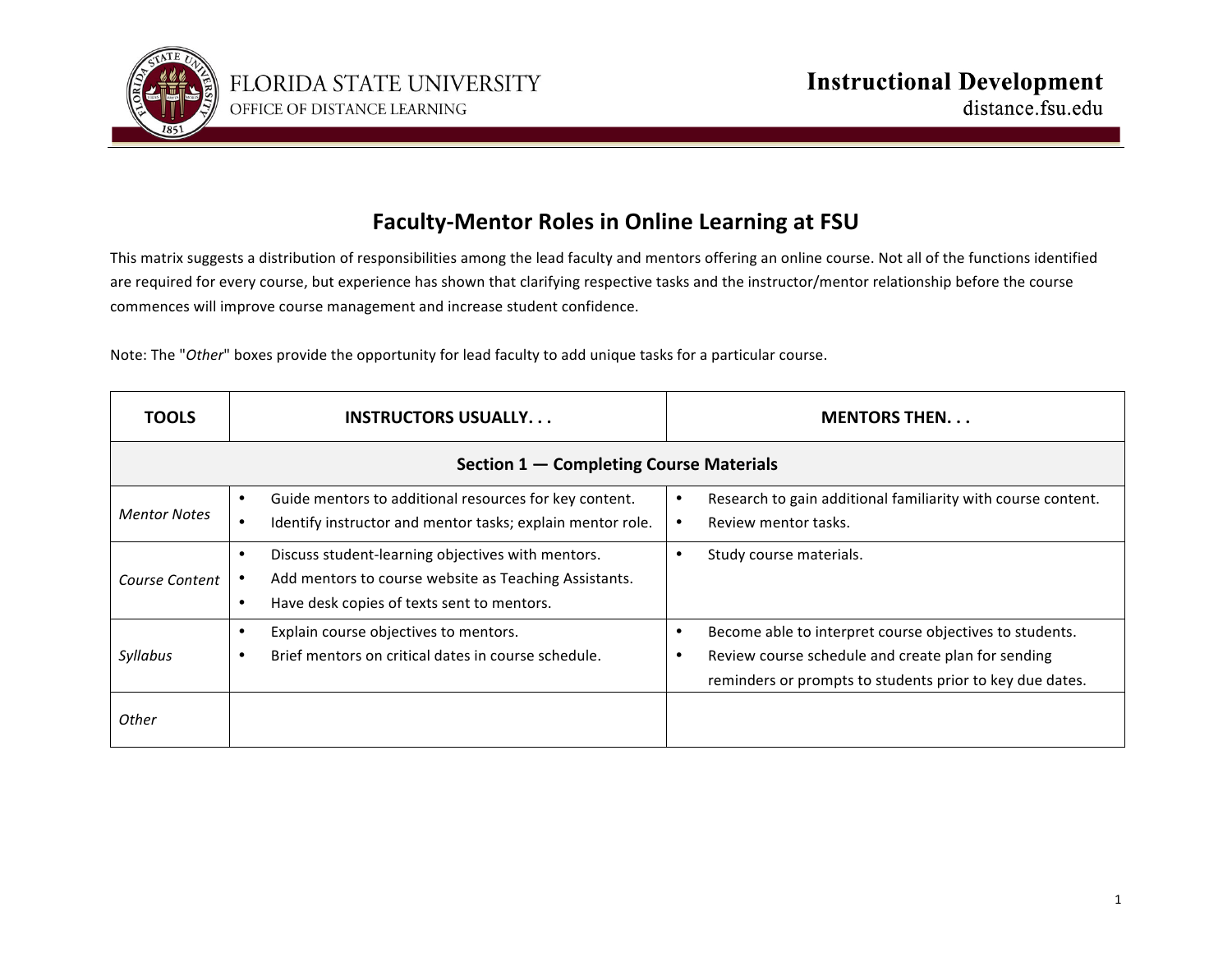

| Section 2 – Initiating and Maintaining Contact with Students |                                                              |                                                                          |
|--------------------------------------------------------------|--------------------------------------------------------------|--------------------------------------------------------------------------|
| <b>Mentor Notes</b>                                          | Describe expected mentor contact with students.<br>$\bullet$ | Review Mentor Notes on initiating and maintaining contact<br>$\bullet$   |
|                                                              |                                                              | with students.                                                           |
|                                                              | Discuss instructor availability with mentors.<br>$\bullet$   | Set mentor virtual office hours.<br>$\bullet$                            |
| <b>Staff Information</b>                                     |                                                              | Post contact information.<br>$\bullet$                                   |
|                                                              |                                                              | Introduction and brief welcome to the students.<br>$\bullet$             |
| Announcements                                                | Alert mentors to upcoming announcements.                     | Review all announcements and clarify or explain to students<br>$\bullet$ |
|                                                              |                                                              | as needed.                                                               |
|                                                              | Introduce mentors to students;                               | Initiate introductions and a personal welcome to students,<br>$\bullet$  |
|                                                              | Explain mentor role in course.                               | explaining further the mentor role in working with students.             |
| Email                                                        | Identify emails to be sent by mentors.                       | Send scheduled emails as assigned.<br>$\bullet$                          |
|                                                              | Share with mentors guidelines about "signposts" that         | Sense and respond to students' indication of distress or<br>$\bullet$    |
|                                                              | may signal student difficulties, with attention to major     | lagging performance, i.e., notice when they fall behind or               |
|                                                              | milestones that students must accomplish.                    | seem to have too much difficulty, drops in participation or              |
|                                                              |                                                              | grades, late assignments, requests for help.                             |
| Other                                                        |                                                              |                                                                          |
|                                                              |                                                              |                                                                          |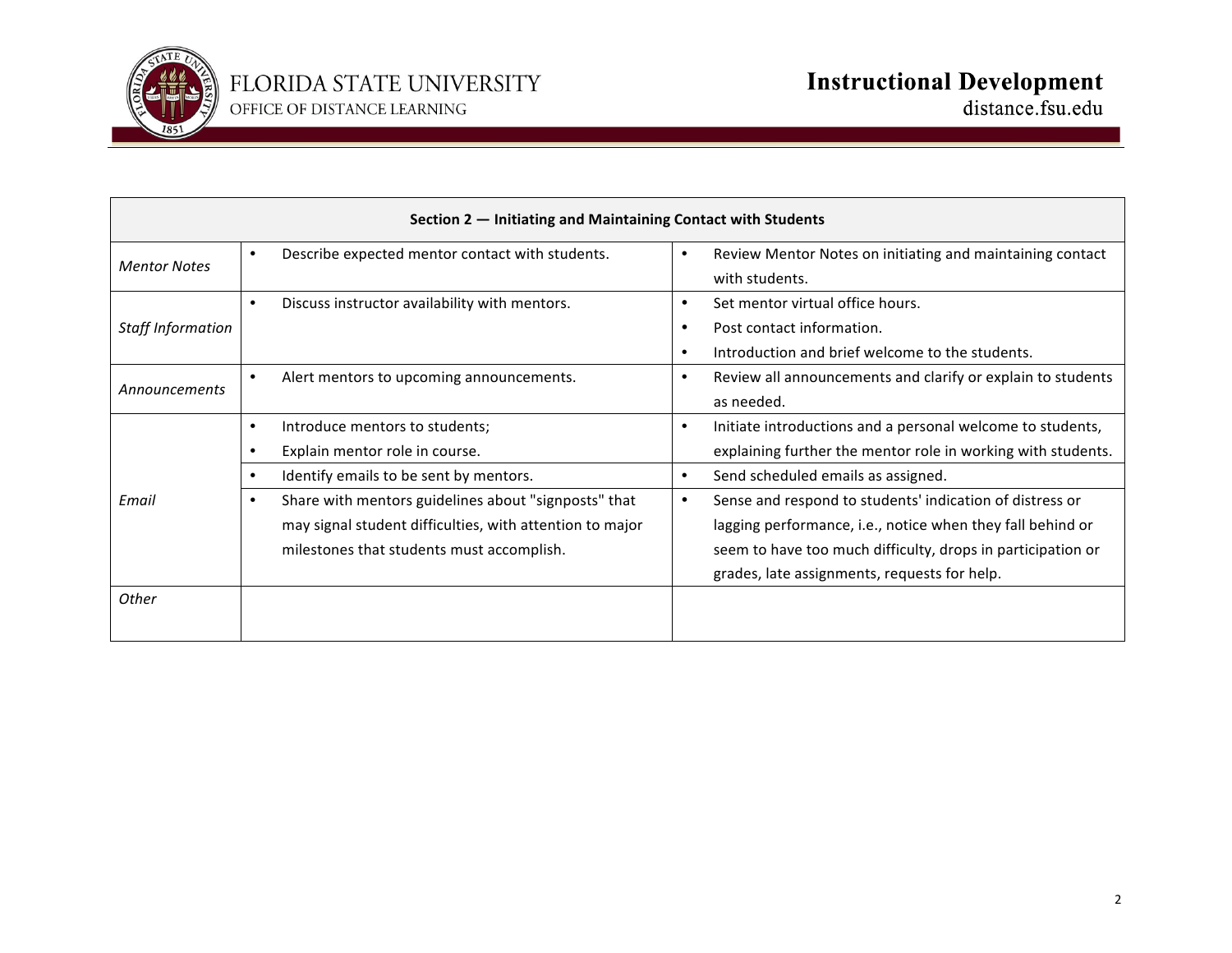

| Section 3 - Responding in a Timely Manner |                                                                                                                                                                                                                                                                                                                                     |                                                                                                                                                                                                                                                                                                                      |
|-------------------------------------------|-------------------------------------------------------------------------------------------------------------------------------------------------------------------------------------------------------------------------------------------------------------------------------------------------------------------------------------|----------------------------------------------------------------------------------------------------------------------------------------------------------------------------------------------------------------------------------------------------------------------------------------------------------------------|
| <b>Mentor Notes</b>                       | Forward guidelines on how and when to respond to<br>$\bullet$<br>various amounts and types of student participation and<br>communication, including off-task or wrong content.                                                                                                                                                      | Check and respond to encourage appropriate quantity and<br>$\bullet$<br>quality of student participation and communication,<br>including refocusing learning tasks or correcting off-task or<br>wrong content.                                                                                                       |
| Email, Tabs                               | Brief mentors on correct resources for helping students<br>$\bullet$<br>to address their technology problems in a timely manner.<br>Refer mentors and students promptly to technology<br>$\bullet$<br>support as needed.<br>Draw attention to critical deadlines for which students<br>$\bullet$<br>may need reminders with emails. | Review resources and refer students promptly for assistance<br>$\bullet$<br>with their technology problems.<br>Look for patterns of technology difficulties and<br>$\bullet$<br>communicate concerns to the instructor.<br>Remind students as needed of their important deadlines.<br>$\bullet$                      |
|                                           | Check and respond to student emails within 48 hours or<br>$\bullet$<br>delegate timely response tasks to the mentors.                                                                                                                                                                                                               | Check and respond to student questions and emails within<br>$\bullet$<br>48 hours. If uncertain about how or when to respond, check<br>with instructor.                                                                                                                                                              |
| <b>Discussion Board</b>                   | Guide mentors in when to provide "corrective feedback"<br>$\bullet$<br>and "informative feedback" to students.<br>Provide criteria for good postings.<br>$\bullet$                                                                                                                                                                  | $\bullet$<br>Exercise restraint and timely guidance as needed in order to<br>give students the opportunity to discuss issues with one<br>another first. Exercise sensitivity to the instructor guidance<br>and the learning process in determining when to post<br>"corrective feedback" and "informative feedback." |
| Other                                     | Informs mentors of discussion objectives for the unit.<br>$\bullet$                                                                                                                                                                                                                                                                 | Post any brief summaries as scheduled.<br>$\bullet$<br>Follow instructor guidance on when to post other<br>$\bullet$<br>information and when to provide encouragement and<br>feedback.                                                                                                                               |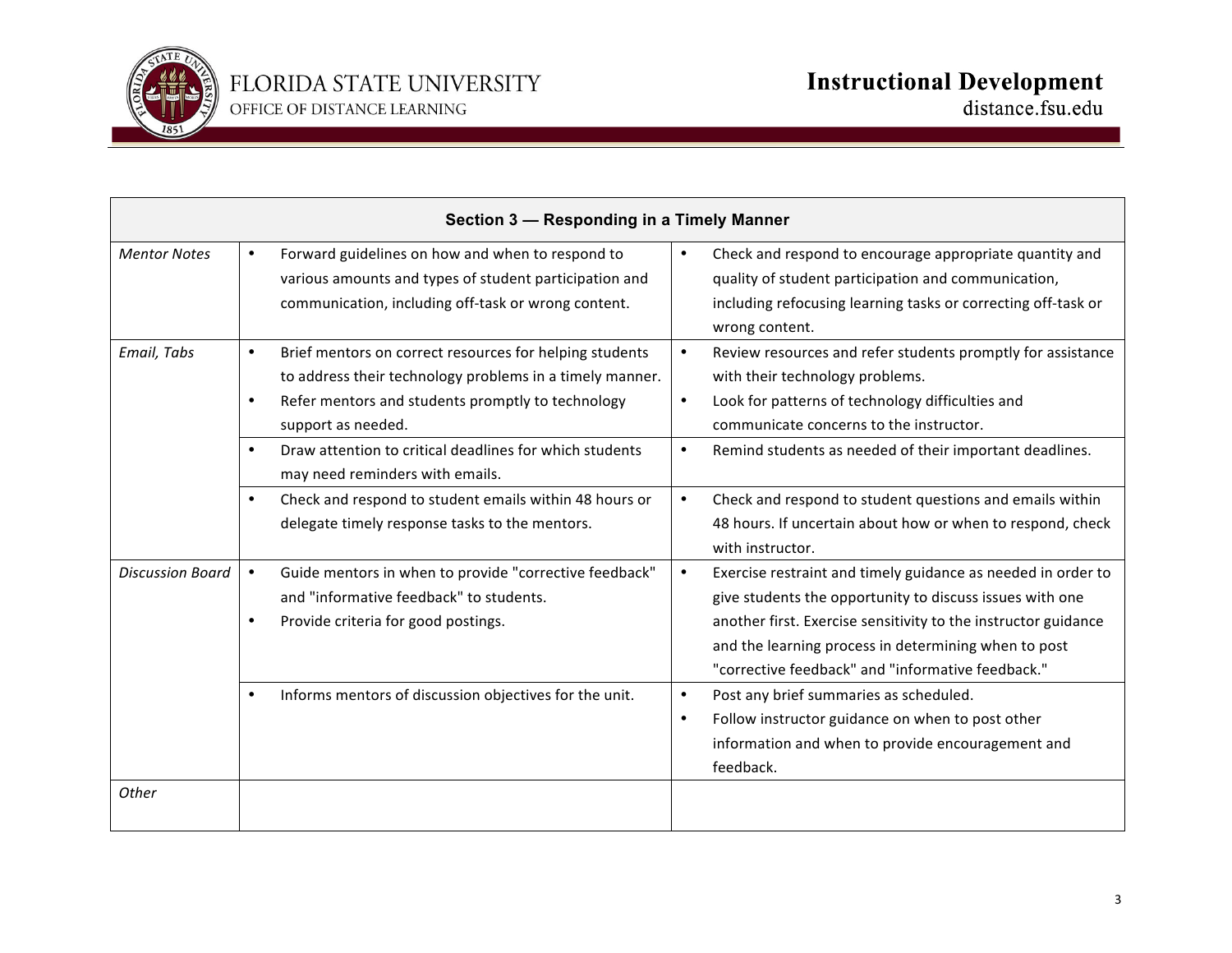

## **Instructional Development**<br>distance.fsu.edu

| Section 4 - Facilitating Electronic Learning and Discussion Groups |                                                                                                                                                                                                           |                                                                                                                                                                                                                                                    |
|--------------------------------------------------------------------|-----------------------------------------------------------------------------------------------------------------------------------------------------------------------------------------------------------|----------------------------------------------------------------------------------------------------------------------------------------------------------------------------------------------------------------------------------------------------|
| Mentor<br><b>Notes</b>                                             | Explain expected quantity and quality of content to be<br>$\bullet$<br>covered by students for different activities and assignments.                                                                      | Review criteria for expected quantity and quality of content.<br>$\bullet$<br>Seek clarification as needed in order to understand the<br>$\bullet$<br>expectations.                                                                                |
|                                                                    | If needed, organize class into groups of 2-7 with numbers or<br>$\bullet$<br>names to identify each group.                                                                                                | $\bullet$<br>Review group names and structure.                                                                                                                                                                                                     |
| Course<br>Content                                                  | Forward roles for group members, e.g., "Leader," "Recorder,"<br>$\bullet$<br>"Encourager," or others to mentors.                                                                                          | $\bullet$<br>Review roles established for group members.                                                                                                                                                                                           |
|                                                                    | Forward expectations for participation in group activities and<br>$\bullet$<br>assignments to mentors.                                                                                                    | Review expectations set for group activities and<br>$\bullet$<br>assignments.                                                                                                                                                                      |
|                                                                    | Forward requirements for participation in small group and<br>$\bullet$<br>class discussions to mentors.                                                                                                   | Review requirements for group and class participation.<br>$\bullet$                                                                                                                                                                                |
|                                                                    | Forward protocols for addressing major problems.<br>$\bullet$<br>Include protocols on what kinds of issues must be referred to<br>$\bullet$<br>the instructor and those that can be addressed by mentors. | $\bullet$<br>Review protocols and seek clarification to understand<br>expectations.                                                                                                                                                                |
| Email                                                              | Direct mentors to use personal email exchanges, not<br>$\bullet$<br>discussion or whole-class distribution, to deal with individual<br>matters privately.                                                 | $\bullet$<br>Use personal email exchanges, not discussion or whole-class<br>distribution, to deal with individual matters privately.<br>$\bullet$<br>Consult with the instructor if in doubt about how to deal<br>with students' personal matters. |
|                                                                    | Assign students to mentors.<br>$\bullet$                                                                                                                                                                  | Review students assigned and their homepages or other<br>$\bullet$<br>introductory information.                                                                                                                                                    |
| Groups                                                             | Direct mentor to create small groups for activities and<br>$\bullet$<br>assignments, as needed.                                                                                                           | Check participation in small groups.<br>$\bullet$<br>Check for coverage of expected quantity and quality of<br>$\bullet$<br>content. Give feedback and guidance according to the<br>instructor guidelines.                                         |
| <b>Discussion</b><br><b>Boards</b>                                 | Brief mentors on organization of discussion boards with<br>$\bullet$<br>forums and starter threads.                                                                                                       | Review and clarify organization as needed to structure the<br>$\bullet$<br>discussions.<br>Post selected questions for discussions, as needed.<br>$\bullet$                                                                                        |
| Other                                                              |                                                                                                                                                                                                           |                                                                                                                                                                                                                                                    |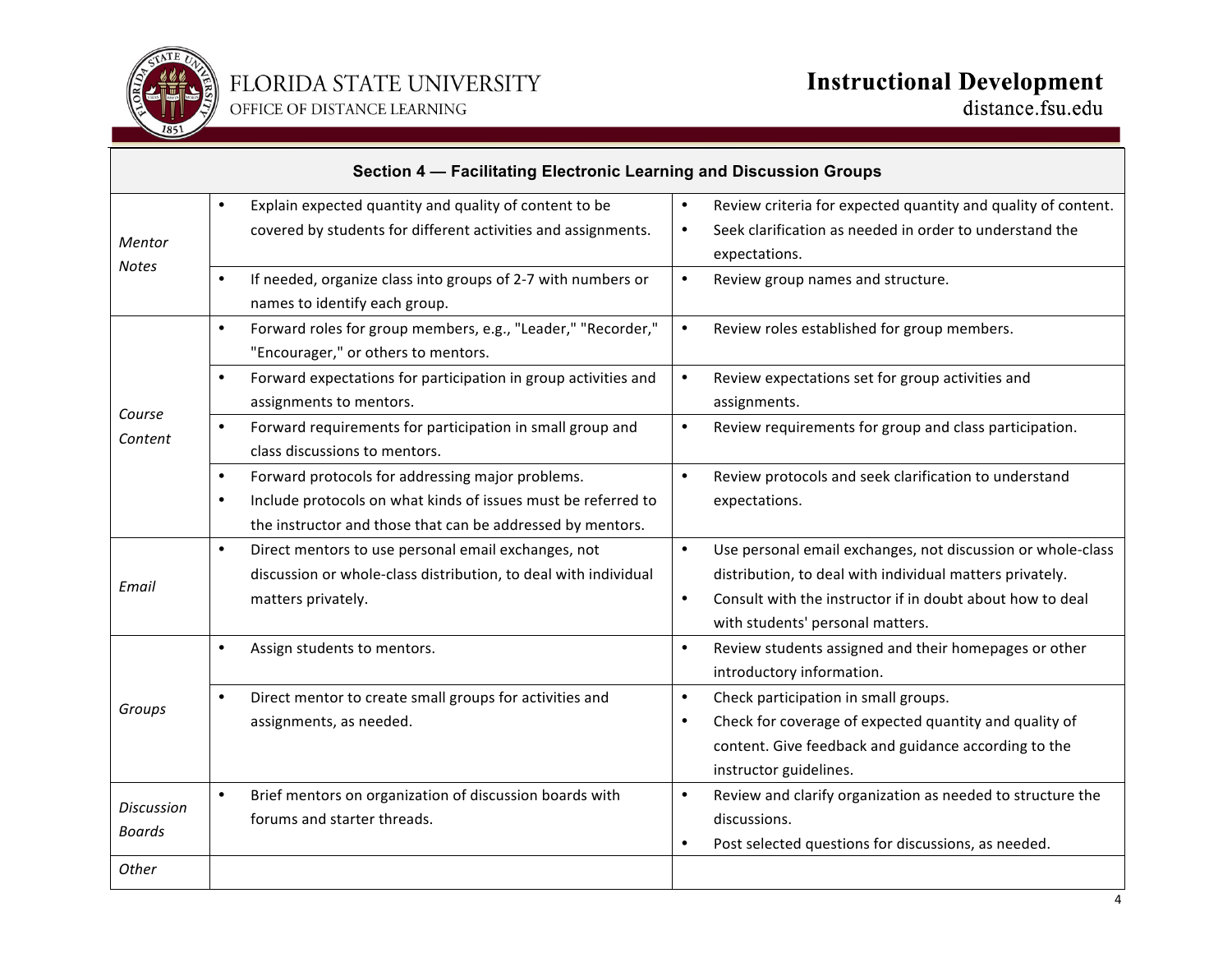

| Section 5 - Attending to Student Progress, Grading Assignments, and Reporting Grades |                                                                                                                                          |                                                                                                                                                                                                                                                              |
|--------------------------------------------------------------------------------------|------------------------------------------------------------------------------------------------------------------------------------------|--------------------------------------------------------------------------------------------------------------------------------------------------------------------------------------------------------------------------------------------------------------|
|                                                                                      | Suggest organizational methods for mentors to use in<br>$\bullet$<br>keeping records and folders on course and student activities.       | Review and plan method for setting up records and folders.<br>$\bullet$                                                                                                                                                                                      |
| <b>Mentor Notes</b>                                                                  | Brief mentors on grading criteria.                                                                                                       | Review grading criteria and seek clarification as needed.<br>$\bullet$                                                                                                                                                                                       |
|                                                                                      | Assign grading tasks to mentors.<br>$\bullet$                                                                                            | Review directions for assisting or completely calculating<br>$\bullet$<br>final grades.                                                                                                                                                                      |
| Course Content                                                                       | Assign mentors their roles in administering/posting tests<br>$\bullet$<br>and/or quizzes.                                                | Review role in administering or posting tests, assessments.<br>$\bullet$                                                                                                                                                                                     |
| Email/Discussion                                                                     | Provide guidance to mentors on flexibility v. precision<br>$\bullet$<br>expected in applying criteria to the grading process.            | Explain grading criteria as needed to students.<br>$\bullet$<br>Give appropriate feedback to students.<br>$\bullet$<br>Monitor students' grades for signs of problems.<br>$\bullet$<br>Provide encouragement and suggestions on how to study or<br>$\bullet$ |
| Email                                                                                | Suggest organizational methods for mentors to use in<br>$\bullet$<br>keeping records and folders of communication related to<br>grading. | improve.<br>Keep electronic records/folders of all communication with<br>$\bullet$<br>students (email contacts and discussion boards).                                                                                                                       |
| Online<br>Gradebook                                                                  | Alert mentors to unacceptable variances in grading<br>$\bullet$<br>procedures.                                                           | Follow criteria in grading student work.<br>$\bullet$<br>Make class gradebook entries.<br>$\bullet$                                                                                                                                                          |
| Assignment                                                                           | Set procedures for mentors to collect student work.<br>$\bullet$                                                                         | Collect student work.<br>$\bullet$<br>Check on receipt and return of assignments.<br>$\bullet$                                                                                                                                                               |
| Other                                                                                |                                                                                                                                          |                                                                                                                                                                                                                                                              |